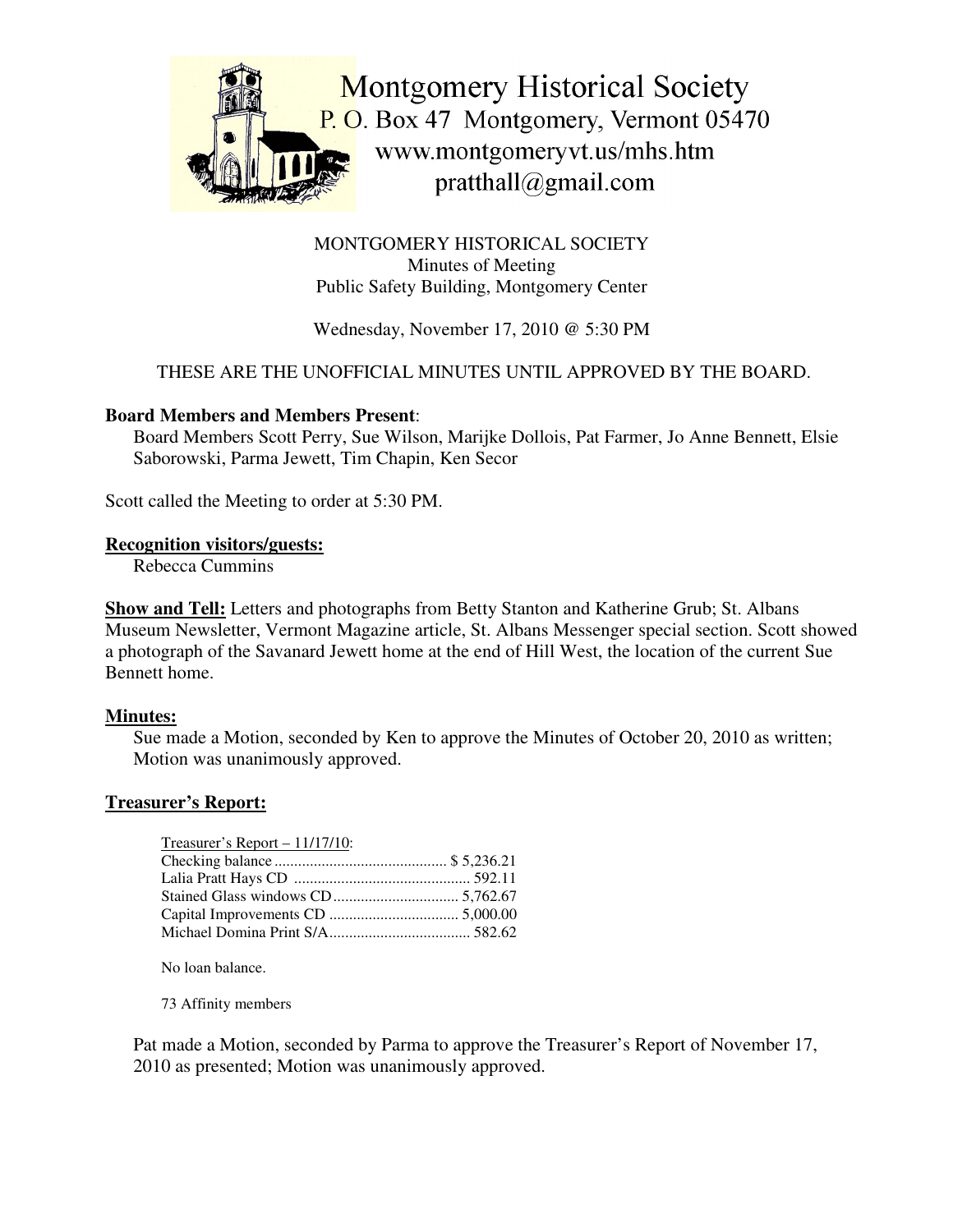## **Membership:**

Marijke reported a membership of 212 for a total of \$10,095.00 received, this includes 19 business partners and 14 new members.

## **Old business:**

- A. Pratt Hall
	- 1) Front entryway project update the expected start date of the work is now early December.
	- 2) Clock a new clock specialist will come and inspect the clock after Thanksgiving. Bernadette Early provided Scott with information about the clock repair in a church on Nantucket, including the website "americlock.org". This organization is located in St. Louis, MO and provides consultations and repair throughout the country.
- B. Town History Book No further update at this time; Jo Anne is still compiling information.
- C. Members Appreciation/Open House
	- Invitations will be sent out to all members for a gathering on Friday, Dec.  $17<sup>th</sup>$  at 6:00 PM. Wine, food and other non-alcoholic beverages will be provided.

There will be an Open House on Saturday, Dec.  $18<sup>th</sup>$  from 1-4 PM. This is the same day when there will be an Open House at the new Town Garage from 10 AM – 2 PM.

- D. Candles and Carols –Sunday, Dec. 19<sup>th</sup> at 5 PM. Cookies and cider will be provided.
- E. Planned Giving a prototype of an informational brochure will be ready at the next meeting. Scott and Tim are working on this project.
- F. Notable Montgomerians / Prototype Gazetteer Scott distributed a list of names of notable Montgomerians gleaned from the Town history; this is a work in progress and will be available on the MHS website.

Scott also distributed a list of buildings in town showing their original names and subsequent names. He asked the board members for updated information to make the list as complete as possible.

G. LLHS Meeting – Betty Stanton was presented with a Lifetime Achievement Award. Scott attended a paper restoration seminar.

# H. Radar scope

- MES visit
- Teaching American History Grant
- Domina print fundraiser update
- Old maps project
- Grant writing
- Archives update- policy draft
- Pratt Hall Rental Policy (Backup Policy)
- Future Tunbridge off-year regional event
- MHS hosting next regional Societies meeting in May